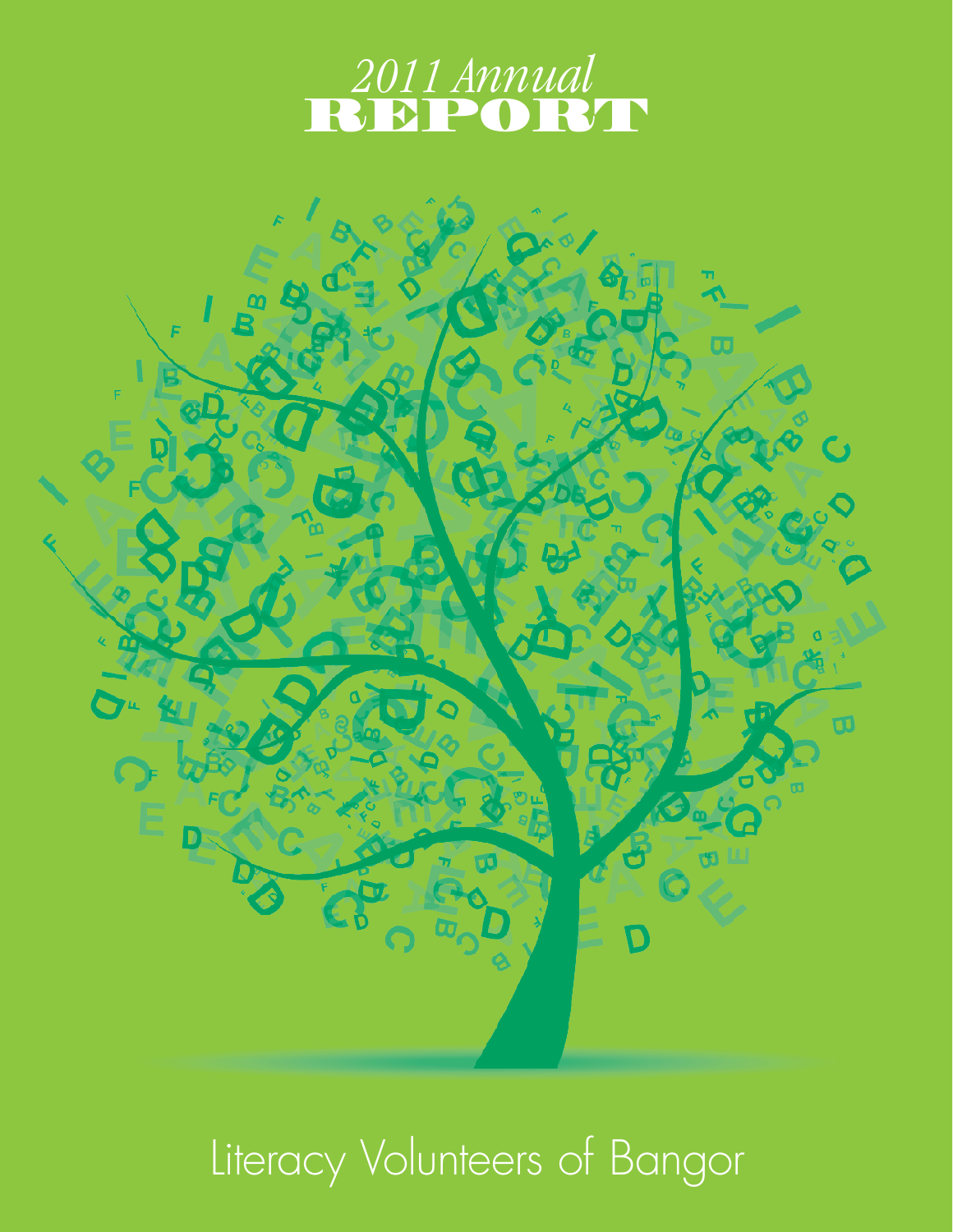

## Contents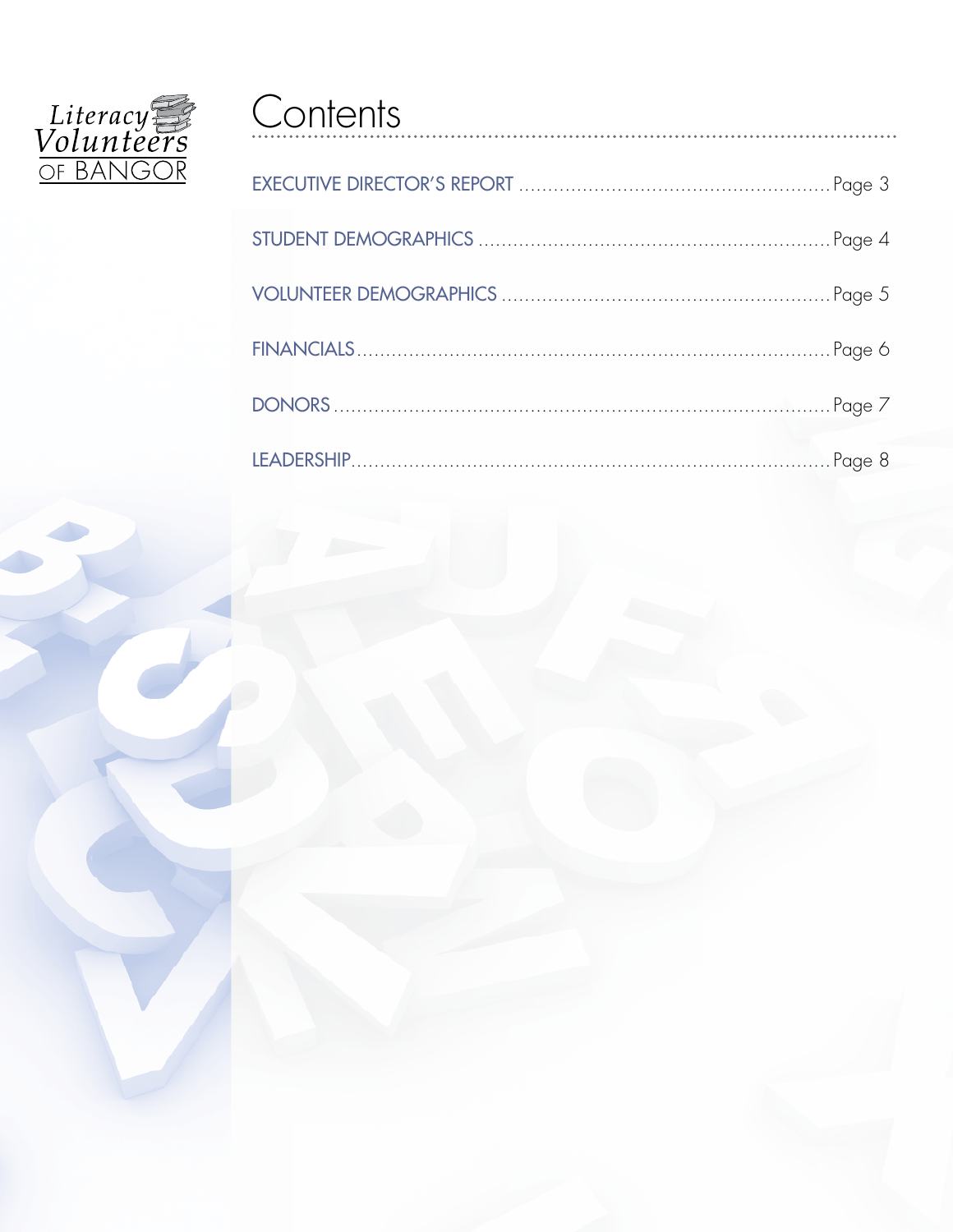<span id="page-2-0"></span>

*In the next few years, LV-Bangor intends to change even more lives through literacy.*

*–* Mary Marin Lyon



## Executive Director's Report

*Literacy Volunteers of Bangor (LV-Bangor) is pleased to present our Fiscal Year 2011 Annual Report as we observe 42 years of changing lives through literacy via personal relationships.* 

In July 2010, LV-Bangor earned its accreditation status from ProLiteracy, a global literacy organization based in Syracuse, New York. This accreditation program is the only national program designed to recognize adult literacy organizations that utilize trained volunteers as tutors. LV-Bangor met or surpassed all 16 sets of quality standards that evaluated our instruction, training, and organizational management. With only 15% of ProLiteracy's approximately 900 members earning accreditation status, this is quite an achievement!

A challenging financial environment continued into the 2010-11 program year. Thanks to careful stewardship, conservative spending, and generous support, LV-Bangor completed the year in the black. An unexpected \$10,000 gift from the estate Peter J. Mozden, MD was also a welcome surprise in late spring. LV-Bangor remains a good philanthropic value with the cost of serving an adult student at only \$308 per year!

The number of students served by LV-Bangor remains consistent at 238 adults. Fifty-three percent (53%) or 125 adults are learning English as another language while 47% or 113 adults are improving their reading and writing skills. Other interesting statistics about our student population include:

- Fifty-nine percent (59%) or 140 students are women
- ▶ 64% of all students have a high school diploma, GED, or less education
- ▶ 55% of our students are ages 25-44 years; 26% are ages 45-59
- ▶ 93 out of 238 or 39% of students exited our program with 40% of those listing "Met Goal" as their reason for leaving.

Meanwhile, the number of volunteers (including tutors) also remained constant with a total of 277. Volunteer turnover went down slightly from a year ago with 23% or 65 volunteers exiting our program. During the same time, 62 new volunteers were certified as tutors. Other notable facts about our tutors include:

- ▶ 76% or 212 are women
- $\blacktriangleright$  The majority of our volunteers are retired with 39% or 108 volunteers age 60 and older.
- ▶ 35% or 98 are ages 45-59; 21% or 59 ages 25-44; and 4% or 12 being younger than 25.
- LV-Bangor volunteers donated more than 16,000 hours of service at a community value of \$267,000!

In May, the LV-Bangor Board of Directors published a five-year Strategic Plan for the organization. In the next few years, LV-Bangor intends to change even more lives through literacy. In order to do this, LV-Bangor will be enlisting the help and support of more volunteers and donors. To help support these efforts, the board increased Suzanne Folsom's hours and expanded her position to Service Coordinator.

With 20% of our local population struggling with daily literacy activities, much more can be done. We appreciate and welcome your involvement!

Sincerely,

Mary Man Lyon

Mary Marin Lyon Executive Director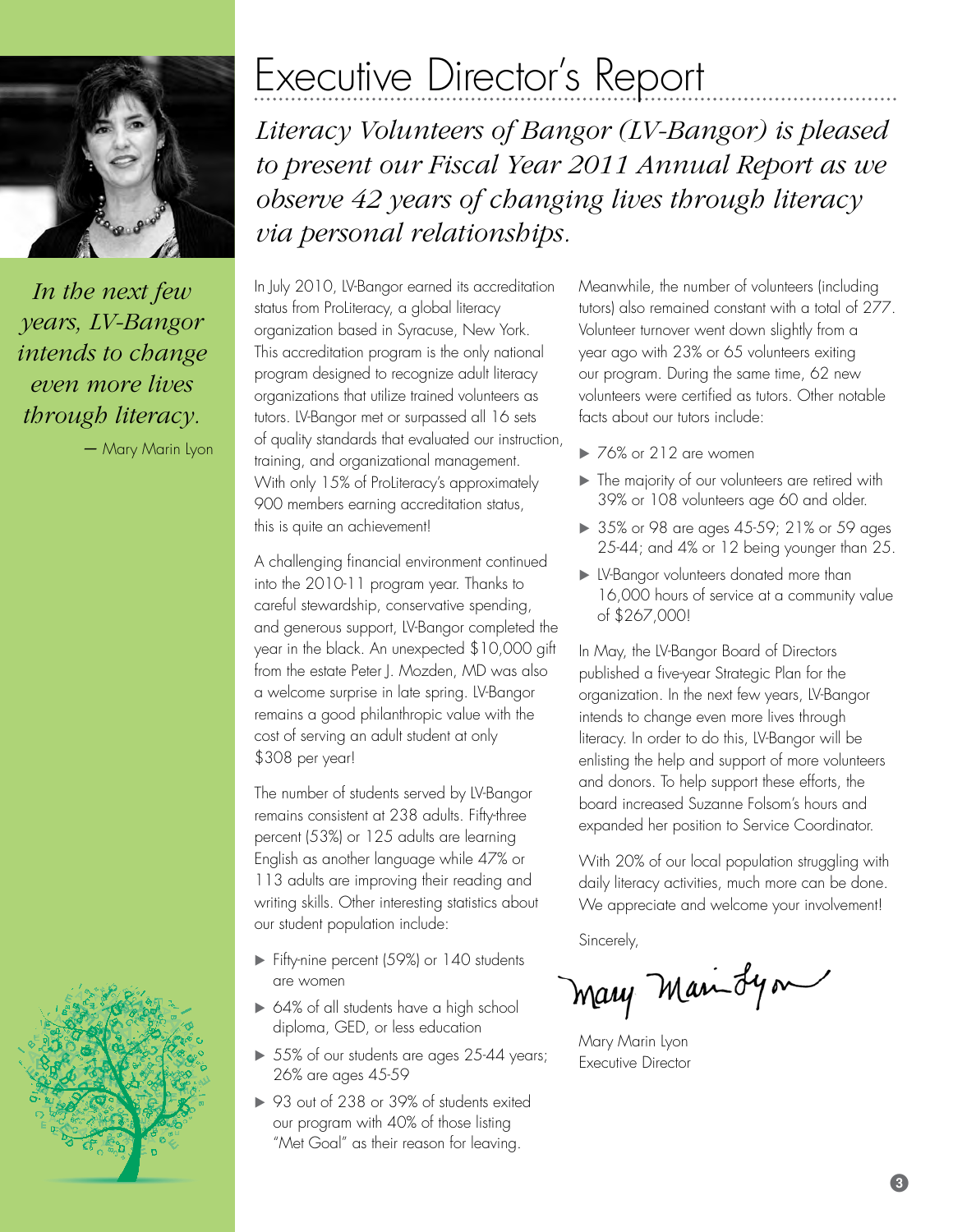## <span id="page-3-0"></span>Student Demographics





| <b>SOURCE</b>               | 2009 | 2010     | 2011 |
|-----------------------------|------|----------|------|
| Friends/Family              | 93   | 98       | 105  |
| Other Agency/Other Lit Orgs | 87   | 81       | 24   |
| <b>Other</b>                | 13   | $\theta$ | 65   |
| TV/Radio                    | 8    | h        | 5    |



### 2011 Reported Student Outcomes

| <b>EMPLOYMENT OUTCOMES</b>                          |    |
|-----------------------------------------------------|----|
| Improved employability                              | 81 |
| Met work-based goal                                 | 32 |
| Got a better job                                    | 21 |
| <b>EDUCATIONAL OUTCOMES</b>                         |    |
| Increased involvement in kid's education activities | 55 |
| Entered educational or training programs            | 28 |
| Received GED or secondary diploma                   |    |

| <b>CITIZENSHIP OUTCOMES</b>                      |    |
|--------------------------------------------------|----|
| Obtained citizenship/Achieved citizenship skills | 7  |
| Registered to vote/Voted for first time          | 5  |
| <b>PERSONAL GOALS</b>                            |    |
| Attained consumer skills                         | 66 |
| Increased involvement in community activities    | 60 |
| Attained wellness and healthy lifestyle          | 42 |
| Joined Book Club                                 | 26 |
| Other personal goal                              | 69 |

4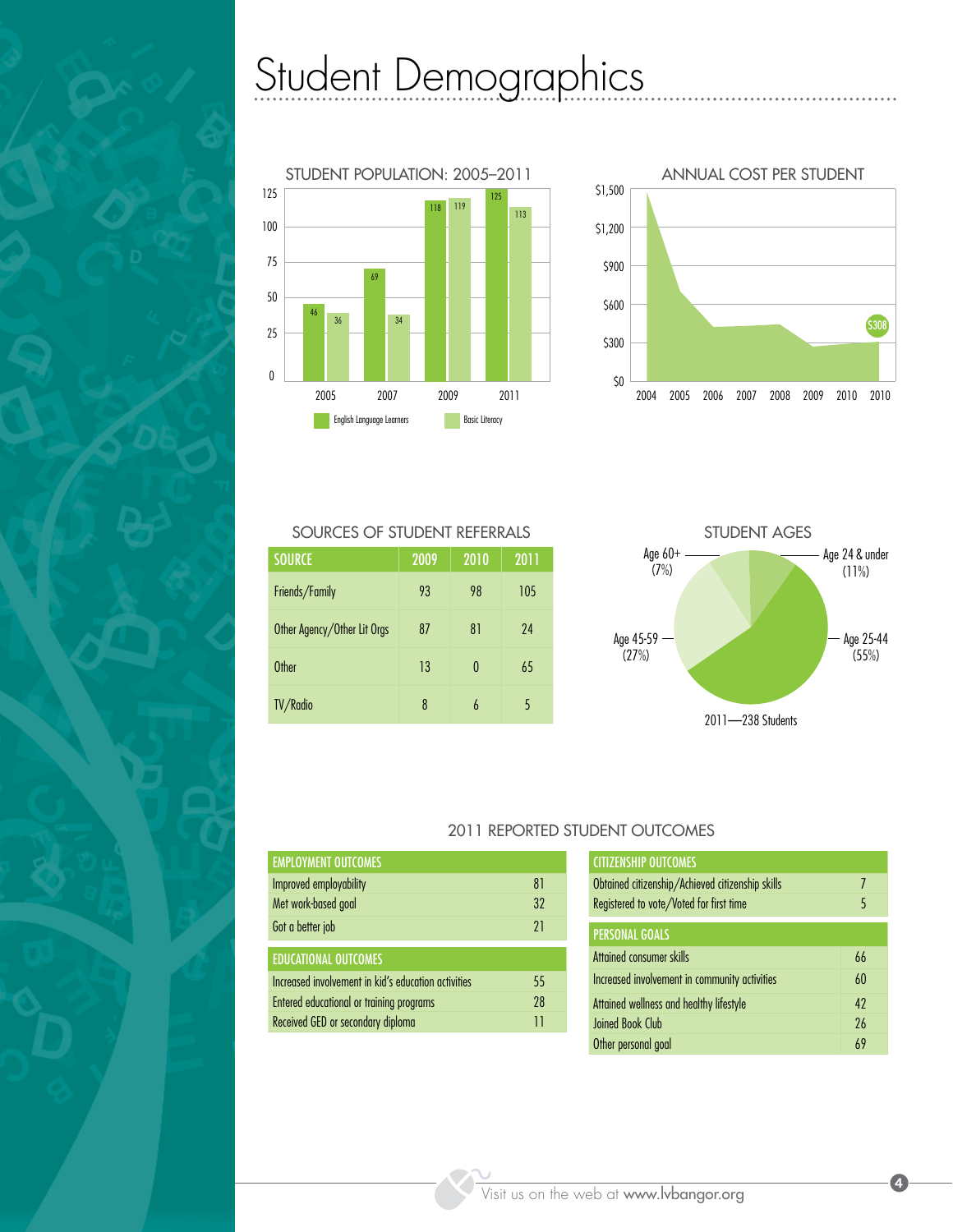## <span id="page-4-0"></span>Volunteer Demographics



Volunteer Gender



### sources of volunteer referrals

. . . . .

| <b>SOURCE</b>    | 2010     | 2011       |
|------------------|----------|------------|
| <b>Newspaper</b> | 88 (32%) | 96 (35%)   |
| Friend/Family    | 62(22%)  | 61(22%)    |
| TV/Radio         | 32 (11%) | 29 (10%)   |
| Other or N/A     | 2(1%)    | 9(3%)      |
| Website          | 28 (10%) | $27(10\%)$ |

### Hours of volunteer service

|                                | 2010       | 2011        |
|--------------------------------|------------|-------------|
| <b>Total Hours</b>             | 18,465     | 16,168      |
| Total # of Volunteers          | 279        | 277         |
| Average Hours / Volunteer      | 66         | 58          |
| <b>Value of Volunteer Time</b> | \$302,087* | \$267,257** |

\* Based on Independent Sector & calculated at \$16.36 in Maine in 2010 \*\* Based on Independent Sector & calculated at \$16.53 in Maine in 2011

For more information visit: [http://www.independentsector.org/volunteer\\_time](http://www.independentsector.org/volunteer_time)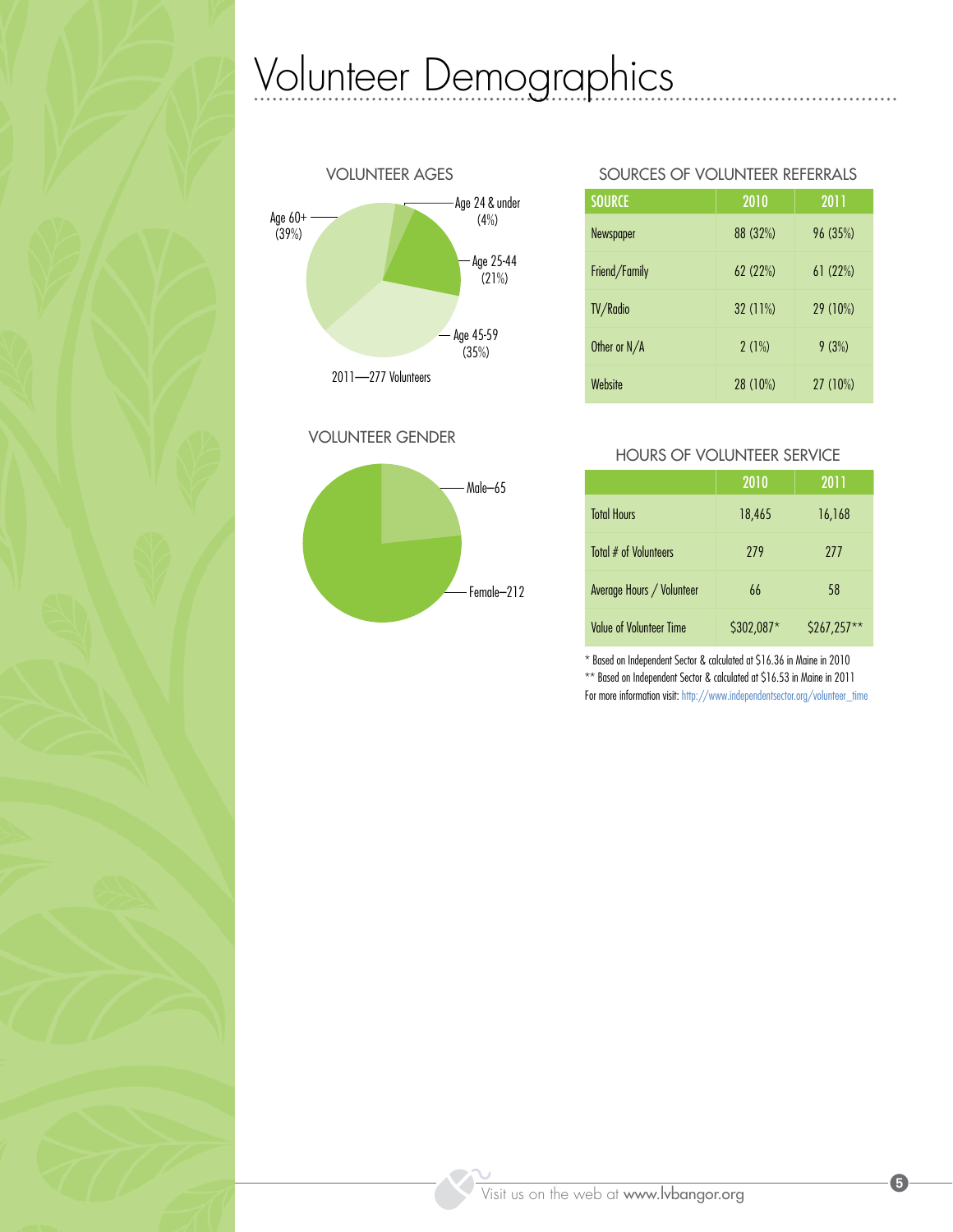<span id="page-5-0"></span>

## Financials—2011

| Treasurer's Report July 1, 2010 - June 30, 2011 |             |  |
|-------------------------------------------------|-------------|--|
| <b>Income</b>                                   |             |  |
| Individual/Business                             | \$36,447.00 |  |
| Foundation                                      | \$29,146.00 |  |
| Government                                      | \$0.00      |  |
| United Way                                      | \$15,361.00 |  |
| MaineShare                                      | \$0.00      |  |
| Endowment Income (if any)                       | \$0.00      |  |
| Interest and Dividends                          | \$97.00     |  |
| Other                                           | \$1,945.00  |  |
| <b>TOTAL REVENUE</b>                            | \$82,996.00 |  |
| <b>Expenses</b>                                 |             |  |
| For programming                                 | \$56,660.00 |  |
| For administration                              | \$10,232.00 |  |
| For fundraising                                 | \$5,417.00  |  |
| Other                                           | \$1,207.00  |  |
| <b>TOTAL EXPENSES</b>                           | \$73,516.00 |  |
| <b>NET</b> (Revenue-Expenses)                   | \$9,480.00  |  |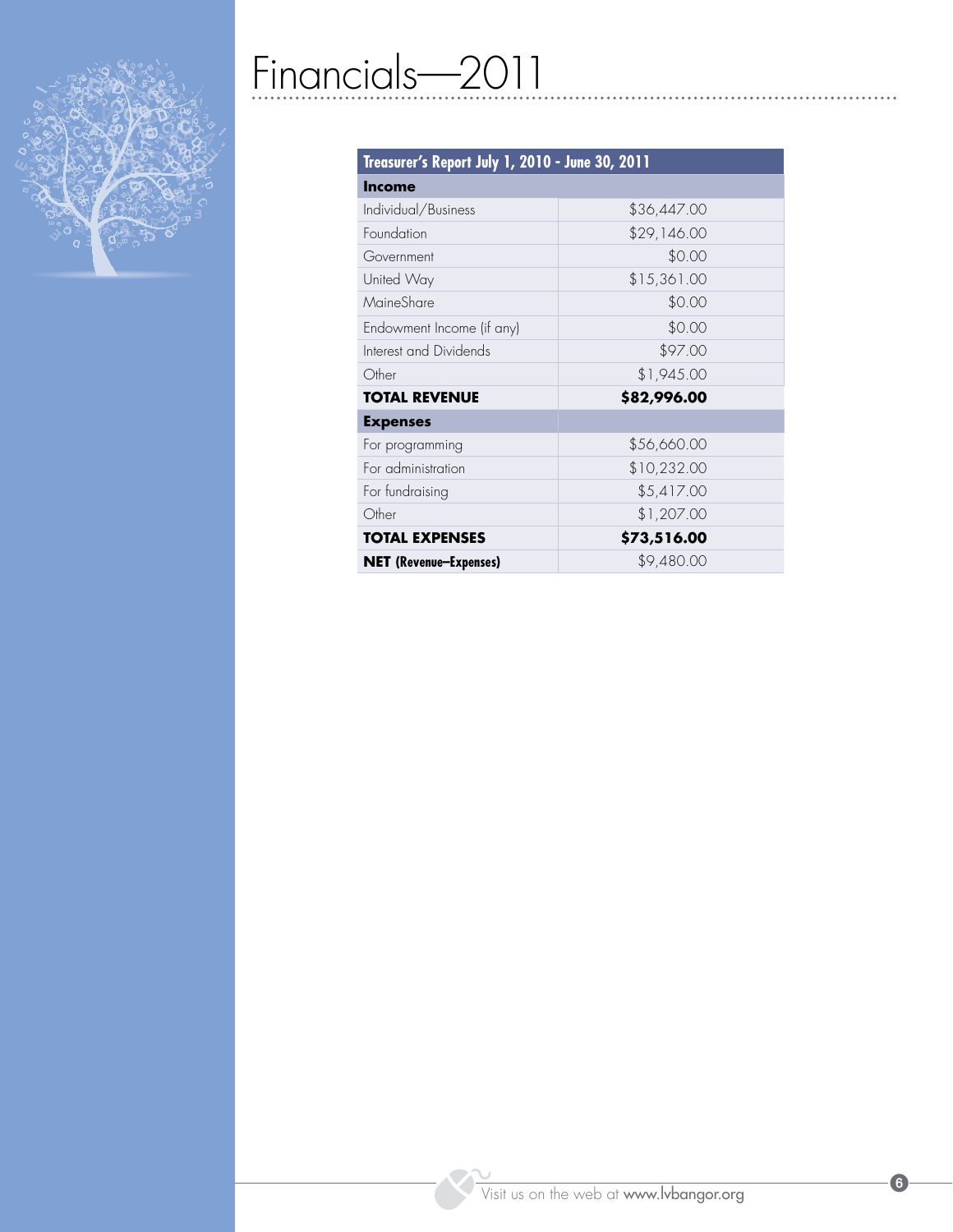### <span id="page-6-0"></span>ONOTS (JULY 1, 2010 TO JUNE 30, 2011)

Sarah M. Clark

#### **Partners**

Cole Family Foundation

### **Major Donors**

Anonymous Bangor Lions Club Chou Enterprises Christopher Damboise & Amy Gumprecht *~in memory of Nicholas Sucy* Jacqueline Danforth ~*in honor of Tim Smith and Maggie* Edward David Francis Hollis Brain Foundation Gaetani Eye Care Associates Ehab & Lamees Hanna Leonard & Renee Minsky Peter J. Mozden, M.D. Charitable Gift Fund Old Town Rotary Club Rispoli, Erhardt, and Wlodarski - Morgan Stanley Smith Barney Simmons Foundation Smith & Powers Communications United Way of Eastern Maine Fred & Terri Wlodarski Zonta Club of Bangor

### **Donors**

Anonymous Acadia OB-GYN Associates Mariorie Adams All Souls Congregational Church Bob & Marybeth Allen Alpha Capital Advisors William Anderson Peter A. Anderson Kathleen Armstrong Roy Atkinson & Anne Bailey Margaret M. Baillie Lou & W. Murray Bain Patricia & Loren Baldus Bangor Breakfast Kiwanis Bangor Breakfast Rotary Margaret Barragato David & Shellie Batuski Bob & Jenny Bayer William & Donna Beck The Bedworks of Maine Rick & Heather Hallsey Bernstein Janet Bertucci John & Carrie Beyeler Wayne Bialy & Linda Gilbert **BORDERS** John & Marjorie Bradford Jane & Frank Bragg Yellow Light Breen Brogue Insurance & Financial Services Charles & Jane Burger Shane & Tessa Burpee Robert Busch Paul & Polly Camp Jean Camuso Iris Chanman Roger & Greta Choquet Citizens of Maine Charles A. Civiello, Jr., O.D. Margaret Clancey Bob & Tricia Clark

Jane Clayton & Nancy Harrison Beth & Brad Coffey Kenneth & Gemma Colpritt Alan & Christine Comeau James & Karen Conlon Patricia Counihan Cross Insurance Lee L. Cummings Dr. Allan & Linda Currie Donald Curtis Bernie Dahl Christine A. Davis Col. & Mrs. K. L. Deal Ron dePaolo Chris Desmond Dana & Mary Ann Devoe Norm Dinerman, M.D. & Sandy Spiller Cathy Downey-Rispoli Meredith & Jason Eaton David & Susan Edson George & Mary Eyerer Gary & Barbara Falls Fritz & Cheryl Fasse Charles "Dusty" & Eleanor Fisher Roger B. Frey G.M. Allen & Son, Inc. Nancy Gause Virginia Gifford Gladjean Consulting, Inc. Eric Goodale Sam Gramiccioni & Patricia Bonness Grandview Building & Remodeling Pauline Gray Griffin & Jordan, LLC Maxine & Edward Harrow L.S. Harris Dr. Eric & Janet Hartz Ambie Hayes-Crosby Fred C. Hirsch Kristen Holland Jean & Fred Holland Dr. & Mrs. Robert Holmberg, Jr. Alma D. Homola Janet Hooke Kathleen Hughes Cheryl Huskins Mary Huskins Paul & Debra Jacques Nancy Witherly Jensen Craig & Stephanie Jesiolowski Karen Keim Key Bank National Association Eloise Kleban Janet C. Klitch John & Carla Lafayette Rodney & Mary Lake Hoang N. Lam Peter Lambert & Margie Harris Kathleen & Mark Lena Ralph & Anita Leonard Roger & Shelley Lewis Anna Libby Links Website Design & Online Marketing Littlefield - Speyer Lilian Lo

Joan Logue Leo Loiselle, CPA Darryl & Mary Marin Lyon Jodi MacGregor MacInnes Optical Maine State Association of Emblem Clubs Noel C. March Avril Marin Paul Marin Peter Marin Edgar Markey Leland Martin & Dawn Pelletier Andrea Martin Roger & Bernice Martin George Maxsimic James & Martha McCarthy Claire & John McDonough Jean Leighton Mileham Bernard & Gloria Miller Jen & Bob Montgomery-Rice Janet & George Moran Michael & Eileen Morrison MSAD #22 William Munsey Barbara Murphy Amy Murphy Barbara Nichols Bruce & Sharon Nickerson Walid & Rosemary Nuri Richard & Susan Nutter Nyree & Timothy O'Donald Caroline & Fredrick Oldenburg Kathryn Olmstead Alice & Thomas Openshaw Terry Marin Ouellette Marvin M. Overlock Eric Peterson & Kristin Langellier PATAWA Club Tom & Pam Coffey Paine Claire Hudson Payne Bryan & Deta Pearce PEO Chapter A Louis Pepin & Doris Pelletier Thomas & Constance Perry Patricia Plant Charles & Angela Platt Linda Pletka Kevin & Elaine Prosser Kewal & Rajesh Puri Quirk Autopark - Drive for Literacy Sarah Quirk Deborah Rand Dr. Craig Rand - Rand Dentistry, LLC Charles & Esther Rauch Realty of Maine Thelma Robie Pauline Rock Judy Rudman Drs. Colette & Iyad Sabbagh St. Paul the Apostle Parish Sam's Club Store # 6333 Steve & Lizabeth Schley Elizabeth & John Sherblom Ben Smith James & Diane Smith Cody Snow

Ingrid Solomon Robin Spencer-Laurie Emmy Speranza Susan Stephenson Winfred A. Stevens Patricia Stowell & Peter Ver Lee Bob & Kristan Strong Sutherland Weston Marketing **Communications** Mary & Arthur Taylor George & Donna Thomas Cindy Todd James & Mary Turner Robert L. Vadas, Sr. James K. VanKirk Chuck & Jane Veeder Virginia Villa Larry & Deanna Wade Wayne & Michelle Walker Peg Walker John & Mary Jane Wedin Michael & Elizabeth Weirs S. Dale Wilkes James Nichols & Susan Wishkoski William & Victoria Wood John & Beverly Woodcock Jay Ye & Bingbing Li

### **In Honor/memory**

*In Memory of Norman Albee:* Lucille & Dennis Kelley Margot & Ernest Kohorn Timothy & Jean Taylor Anna G. Thurston

*In Memory of Rachel Heath:* Elizabeth DeJulio Alison Gooding Kathleen Gooding Darryl & Mary Marin Lyon Lovern Stockwell Kathleen Stork James & Janet Timmins *In Honor of Alice Openshaw* Caroline Openshaw "Happy Mother's Day" Laura Openshaw Maria Openshaw "My Mother's work" *In Memory of Nicholas Ian Sucy*

Francis & Brenda Avery Michael & June Baldacci Gary & Catherine DeGrasse Joseph & Jennifer Ferraro Brian Folster Kathleen Harkins & Leyton Sewell Housing Authority - City of Old Town Catherine & Walter Leavitt Darryl & Mary Marin Lyon Jeanne & Robert Marquis William Osborne Barbara & Stephen Payne Mr. & Mrs. Linwood Randall Phil & Sharon Soucie Don & Jane Sturgeon Doris B. Sucy Michael Sucy Peter & Sandra Sucy

*of Mike Wlodarski* David R. Black *~in honor of Taylor Maynard's contributions* Lynne Carlisle *~in honor of all tutors* Mark & Sharon Cuneo *~in honor of Ginny Ross*  Cynthia L. Ellis *~in honor of Jin Kyung Kang*  Bob & Joan Holmberg *~in memory of Tom Palmer, MD*  KEV-LAN KORNER *~in memory of Judson "Bud" Grant*  George & Kristin Maxsimic *~in memory of Nelli Gould*  Steven & June McDonough *~in memory of Elaine McDonough*  Richard & Theresa Morrow *~in memory of Rosalie Rovach* Sisters of Mercy *~in memory of Sister Mary Benigna Viens*  Donald & Katherine Smith *~in memory of Mathew Arthur Smith*  Rose-Marie Sparacio-Walcutt *~in memory of Gerald Walcutt*  Debbie Tara *~in memory of Geraldine Tara*  Clifford L. Vaux *~in memory of Eva Vaux*  Virginia G. Villa & Michael D. Hansen *~in honor of Christine Chou* Mark & Bridget Woodward *~in honor of Eliane Woodward* 

Bill & Sally Arata *~in memory* 

Shawn & Rita Yardley *~in memory of Mary LaRochelle, Nathaniel Diamond & Eleanor Diamond* 

### **In Kind Donors**

Bangor Public Library Joe Bennett's 5th Grade Class from Thirteenth Street School **BORDERS** Christine Dirmier DaVinci Signs Girl Scout Troop #732 Hannaford Healthcare Charities Maine Humanities Council Cherrie MacInnes's 3rd Grade Class from Washington Street School George & Janet Moran Smith & Powers Communications The Bedworks of Maine United Technologies Center Fred & Terri Wlodarski

Note: *LV-Bangor has made its best effort to ensure accuracy with donations. Please accept our sincere apologies for any inaccuracies and notify us of any oversights so that we may correct them.*

Thank you!  $\mathbf 0$